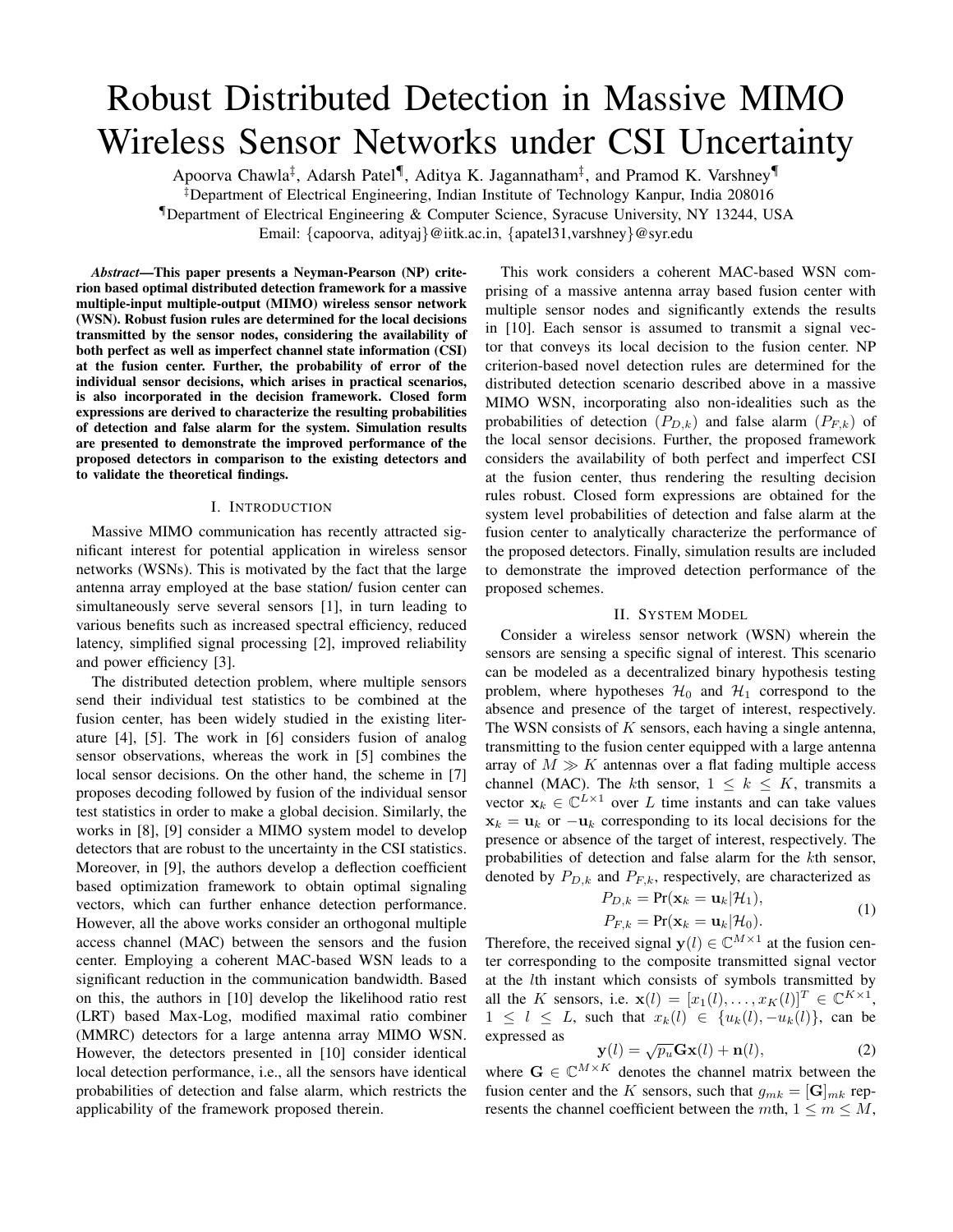antenna at the fusion center and the  $k$ th sensor,  $p_u$  is the average transmit power of each sensor and  $\mathbf{n}(l) \in \mathbb{C}^{M \times 1}$  is the circularly symmetric additive white Gaussian noise which can be modeled as  $\mathbf{n}(l) \sim \mathcal{CN}(\mathbf{0}, \sigma_n^2 \mathbf{I}_M)$ . The channel coefficient, *g*<sub>*mk*</sub> is represented as  $g_{mk} = h_{mk}\sqrt{\beta_k}$ , where  $h_{mk}$  denotes  $g_{mk}$  is represented as  $g_{mk} = h_{mk} \sqrt{p_k}$ , where  $h_{mk}$  denotes the small-scale fading coefficient, and  $\sqrt{\beta_k}$  accounts for the pathloss and log-normal shadowing that remains constant over multiple coherence intervals and is independent across *m*. Moreover, the channel coefficients *hmk* are assumed to be independent and identically distributed (i.i.d.) symmetric complex Gaussian random variables, i.e.,  $h_{mk} \sim \mathcal{CN}(0, 1)$ . Hence, the channel matrix is given as

$$
\mathbf{G} = \mathbf{H} \mathbf{D}^{1/2},\tag{3}
$$

where **H** denotes the small-scale fading matrix and **D** represents a diagonal matrix with the large-scale fading coefficients  $\beta_k$ ,  $1 \leq k \leq K$ , along its principal diagonal, i.e.  $[\mathbf{D}]_{kk} = \beta_k$ . Using (2), the received signal at the fusion center obtained by concatenating the  $L$  transmitted signal vectors  $\mathbf{x}(l)$ , i.e.  $\mathbf{X} = [\mathbf{x}(1), \dots, \mathbf{x}(L)] \in \mathbb{C}^{K \times L}$ , can be expressed as

$$
\mathbf{Y} = \sqrt{p_u} \mathbf{G} \mathbf{X} + \mathbf{N},\tag{4}
$$

where  $Y = [y(1), \ldots, y(L)] \in \mathbb{C}^{M \times L}$  is the received signal matrix, **N** denotes the noise matrix obtained by stacking the vectors  $n(l)$ , and elements of N are i.i.d. random variables, i.e.  $n_{i,j}(l) \sim \mathcal{CN}(0, \sigma_n^2)$ . The elements of  $\mathbf{g}_k$  are zero-mean i.i.d. random variables, under favorable propagation conditions [11], with variances  $\mathbb{E}\{|g_{mk}|^2\} = \beta_k$ . Further, the different column vectors of matrix **G** corresponding to different sensors, are assumed to be mutually independent. This assumption holds in a multi-sensor massive MIMO WSN since the sensors are typically spatially separated by large distances. Therefore, by the law of large numbers, it follows that

$$
(1/M)\mathbf{G}^H\mathbf{G} \approx \mathbf{D}, \text{ for } M \gg K. \tag{5}
$$

Further, as a result of the large antenna array, the random channel vectors corresponding to different sensors become pairwise orthogonal under the favorable propagation conditions described above.

## III. OPTIMAL FUSION RULE WITH PERFECT CSI

In this section, the optimal fusion rule is derived for the scenario with perfect CSI at the fusion center. The log likelihood ratio test (LLRT) based on the Neyman-Pearson (NP) criterion for the massive MIMO WSN system model in (4) is determined as

$$
T(\mathbf{Y}) = \ln \left[ \frac{p(\mathbf{Y}|\mathcal{H}_1)}{p(\mathbf{Y}|\mathcal{H}_0)} \right] \underset{\mathcal{H}_0}{\overset{\mathcal{H}_1}{\geq}} \gamma, \tag{6}
$$

where  $p(Y|\mathcal{H}_1)$ ,  $p(Y|\mathcal{H}_0)$  denote the PDFs of Y corresponding to the alternative and null hypotheses and  $\gamma$  is the detection threshold. The expression for the LLRT in (6), can be determined by substituting the relevant quantities as,

$$
T(\mathbf{Y})\!\!=\!\!\!\sum_{l=1}^{L}\ln\!\left[\frac{\sum_{\mathbf{x}(l)}\exp\left(\!-\frac{\|\mathbf{y}(l)-\!\sqrt{p_{u}}\mathbf{G}\mathbf{x}(l)\|^{2}}{\sigma_{n}^{2}}\right)\!\Pr(\mathbf{x}(l)|\mathcal{H}_{1})}{\sum_{\mathbf{x}(l)}\exp\left(\!-\frac{\|\mathbf{y}(l)-\!\sqrt{p_{u}}\mathbf{G}\mathbf{x}(l)\|^{2}}{\sigma_{n}^{2}}\right)\!\Pr(\mathbf{x}(l)|\mathcal{H}_{0})}\right]\!.
$$

However, the LLRT presented above is computationally complex and numerically unstable due to the presence of exponential terms with large negative exponents [10]. Therefore, for a practically amenable implementation, a simplified LRT can be obtained by following the two step procedure described next. In the first step, the output is linearly filtered to recover the soft decisions of the individual sensors. In the subsequent step, a final decision is obtained incorporating the individual sensor decisions. The equivalent system model obtained after matched filtering in (4) is expressed as

$$
\mathbf{Z} = \mathbf{G}^H \mathbf{Y} = \sqrt{p_u} \mathbf{G}^H \mathbf{G} \mathbf{X} + \mathbf{G}^H \mathbf{N}, \tag{7}
$$

where  $\mathbf{Z} = [\mathbf{z}(1), \dots, \mathbf{z}(L)] \in \mathbb{C}^{K \times L}$  is the filter output matrix. For a given vector  $x(l)$ , the filter output vector **z**(*l*) follows the complex Gaussian distribution  $\mathcal{CN}(\sqrt{p_u}\mathbf{G}^H\mathbf{G}\mathbf{x}(l), \sigma_n^2\mathbf{G}^H\mathbf{G})$ . Simplifying the expression in (7), using the result described in (5), the output of the matched filter at the *l*th time instant is  $\mathbf{z}(l) = [z_1(l), \ldots, z_K(l)]^T \in$  $\mathbb{C}^{K \times 1}$ ,  $1 \le l \le L$ , which can be determined as  $\mathbf{z}(l) = \sqrt{p_u} M \mathbf{D} \mathbf{x}(l) + \tilde{\mathbf{n}}(l)$ .

$$
\mathbf{z}(l) = \sqrt{p_u} M \mathbf{D} \mathbf{x}(l) + \tilde{\mathbf{n}}(l). \tag{8}
$$

The quantity  $\tilde{\mathbf{n}}(l) \in \mathbb{C}^{K \times 1}$  is a column vector of the noise matrix  $\tilde{\mathbf{N}} = \mathbf{G}^H \mathbf{N} \in \mathbb{C}^{K \times L}$  with zero mean and covariance matrix  $M\mathbf{D}\sigma_n^2$ , i.e.,  $\tilde{\mathbf{n}}(l) \sim \mathcal{CN}(\mathbf{0}, M\mathbf{D}\sigma_n^2)$ . Thus, with the aid of linear processing at the fusion center with a very large antenna array, i.e.,  $M \gg K$ , the multiple access channel (MAC) between the sensors and the fusion center reduces to the parallel access channel (PAC) model above. The filter output vector for the *k*th user, corresponding to the vector  $\mathbf{x}_k = [x_k(1), \dots, x_k(L)]^T \in \mathbb{C}^{L \times 1}$ , can be equivalently written as *√*

$$
\mathbf{z}_k = \sqrt{p_u} M \beta_k \mathbf{x}_k + \tilde{\mathbf{n}}_k, \tag{9}
$$

where  $\mathbf{z}_k = [z_k(1), \dots, z_k(L)]^T \in \mathbb{C}^{L \times 1}$  and  $z_k(l)$ follows the complex Normal distribution, i.e.  $z_k(l) \sim$  $\mathcal{CN}(\sqrt{p_u}M\beta_kx_k(l), M\beta_k\sigma_n^2)$ . Hence, the LLRT based optimal test statistic  $T(\mathbf{Z})$  for distributed detection in the massive MIMO WSN with perfect CSI can be expressed as

$$
T(\mathbf{Z}) = \ln \left[ \frac{p(\mathbf{Z}|\mathcal{H}_1)}{p(\mathbf{Z}|\mathcal{H}_0)} \right] = \ln \left[ \prod_{k=1}^{K} \frac{p(\mathbf{z}_k|\mathcal{H}_1)}{p(\mathbf{z}_k|\mathcal{H}_0)} \right].
$$
 (10)

The test in (10) above reduces to the form in (11) upon further simplification. Substituting the local sensor performance metrics from (1) and employing the conditional PDFs of  $z_k$  corresponding to  $x_k \in \{u_k, -u_k\}$ , given as,  $\phi(\mathbf{z}_k|\mathbf{x}_k=\mathbf{u}_k) \sim \mathcal{CN}(\sqrt{p_u}M\beta_k\mathbf{u}_k, M\beta_k\sigma_n^2\mathbf{I}), \ \phi(\mathbf{z}_k|\mathbf{x}_k=-\mathbf{u}_k)$  $~\sim$  *CN*( $~\sim$  $\sqrt{p_u}Mβ_k$ **u**<sub>k</sub>,  $Mβ_kσ_n^2$ **I**), respectively, (11) reduces to

$$
T(\mathbf{Z}) = \sum_{k=1}^{K} \ln \left[ \frac{P_{D,k} + (1 - P_{D,k}) \exp\left(\frac{-4\sqrt{p_u}}{\sigma_n^2} \Re(\mathbf{z}_k^H \mathbf{u}_k)\right)}{P_{F,k} + (1 - P_{F,k}) \exp\left(\frac{-4\sqrt{p_u}}{\sigma_n^2} \Re(\mathbf{z}_k^H \mathbf{u}_k)\right)} \right], \tag{12}
$$

where the symbol  $\mathfrak{R}(.)$  denotes the real part. The test obtained in (12) can be further simplified for low SNR scenarios, using the approximations,  $e^{-v} \approx (1 - v)$  and  $\ln(1 + v) \approx v$ , for sufficiently small values of *v*, as

$$
T(\mathbf{Z}) = \sum_{k=1}^{K} a_k \Re(\mathbf{z}_k^H \mathbf{u}_k),
$$
 (13)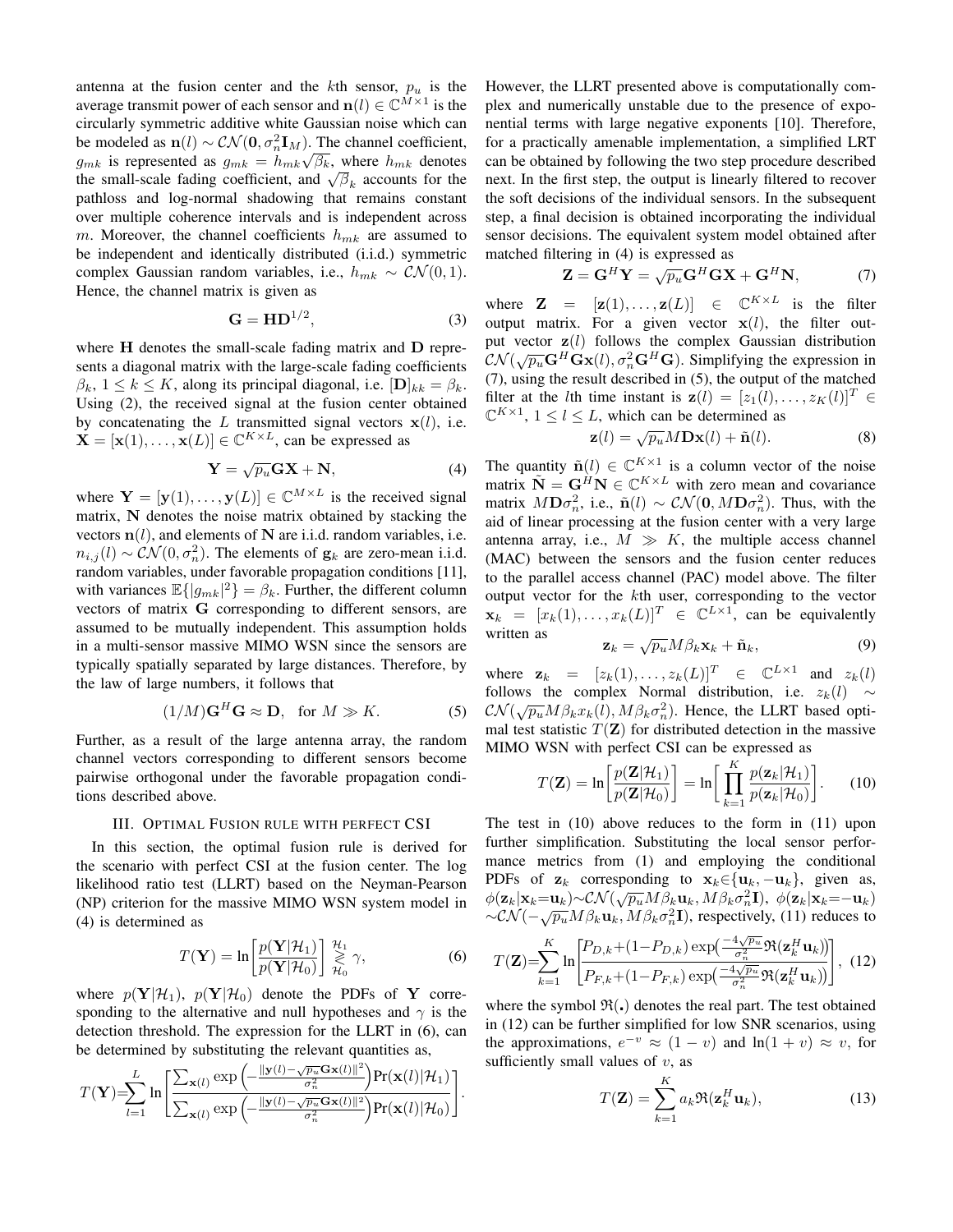$$
T(\mathbf{Z}) = \sum_{k=1}^{K} \ln \left[ \frac{\phi(\mathbf{z}_k | \mathbf{x}_k = \mathbf{u}_k) \Pr(\mathbf{x}_k = \mathbf{u}_k | \mathcal{H}_1) + \phi(\mathbf{z}_k | \mathbf{x}_k = -\mathbf{u}_k) \Pr(\mathbf{x}_k = -\mathbf{u}_k | \mathcal{H}_1)}{\phi(\mathbf{z}_k | \mathbf{x}_k = \mathbf{u}_k) \Pr(\mathbf{x}_k = \mathbf{u}_k | \mathcal{H}_0) + \phi(\mathbf{z}_k | \mathbf{x}_k = -\mathbf{u}_k) \Pr(\mathbf{x}_k = -\mathbf{u}_k | \mathcal{H}_0)} \right]
$$
(11)

where the constant  $a_k$  for the *k*th sensor is defined as  $a_k \triangleq$ (*PD,k−PF,k*). The low SNR approximation based test statistic above, which is essentially a weighted matched filter, is well suited for many practical applications that employ distributed detection, due to its significantly lower complexity. One such application is spectrum sensing, wherein the operating SNRs can be as low as -25 dB. The test statistic in (13) can be further simplified for a scenario with identical local detection performances of the sensors, i.e.,  $P_{D,k} = P_d$  and  $P_{F,k} = P_f$ ,  $\forall k$ , as *L K*

$$
T_{\mathbf{I}}(\mathbf{Z}) = \sum_{l=1}^{L} \sum_{k=1}^{K} \Re(z_k^*(l) u_k(l)).
$$
 (14)

The result below analytically characterizes the performance of the optimal fusion rule described in (13) above.

Theorem 1. *For a given threshold γ, the probabilities of detection* (*PD*) *and false alarm* (*PF A*) *pertaining to the test statistic in* (13)*, for distributed detection at the large antenna array equipped fusion center with perfect CSI are,*

$$
P_D = Q\left(\frac{\gamma - \mu_{T|\mathcal{H}_1}}{\sigma_{T|\mathcal{H}_1}}\right),\tag{15}
$$

$$
P_{FA} = Q\left(\frac{\gamma - \mu_{T|\mathcal{H}_0}}{\sigma_{T|\mathcal{H}_0}}\right),\tag{16}
$$

*where*  $\mu_T |_{\mathcal{H}_0}, \mu_T |_{\mathcal{H}_1}, \sigma_T^2 |_{\mathcal{H}_0}$  and  $\sigma_T^2 |_{\mathcal{H}_1}$  represent the mean and variance of the null and alternative hypotheses, given as

$$
\mu_{T|\mathcal{H}_0} = \sum_{k=1}^{N} \sqrt{p_u} a_k c_k M \beta_k ||\mathbf{u}_k||^2, \qquad (17)
$$

$$
\mu_{T|\mathcal{H}_1} = \sum_{k=1}^K \sqrt{p_u} a_k b_k M \beta_k ||\mathbf{u}_k||^2, \tag{18}
$$

$$
\sigma_{T|\mathcal{H}_0}^2 = \sum_{k=1}^K M \beta_k a_k^2 \|\mathbf{u}_k\|^2 \left(p_u M \beta_k (1 - c_k^2) \|\mathbf{u}_k\|^2 + \frac{\sigma_n^2}{2}\right), \quad (19)
$$

$$
\sigma_{T|\mathcal{H}_1}^2 = \sum_{k=1}^K M \beta_k a_k^2 ||\mathbf{u}_k||^2 \Big( p_u M \beta_k (1 - b_k^2) ||\mathbf{u}_k||^2 + \frac{\sigma_n^2}{2} \Big), \tag{20}
$$

with 
$$
b_k = (2P_{D,k} - 1)
$$
 and  $c_k = (2P_{F,k} - 1)$ .

*Proof.* See Appendix A.

In practical scenarios, the matrix **G** needs to be estimated at the fusion center, which leads to estimation errors and uncertainty in the CSI. The relevant model for this CSI uncertainty and the optimal decision rule considering the availability of only imperfect CSI are determined in the next section.

# IV. OPTIMAL FUSION RULES UNDER CSI UNCERTAINTY

Let  $\hat{G}$  denote the estimated CSI. The estimation error  $\mathcal E$  in the estimated channel matrix  $\hat{G}$  is defined as

$$
\mathcal{E} \triangleq \hat{\mathbf{G}} - \mathbf{G},\tag{21}
$$

 $\Box$ 

where the *k*th columns of  $\hat{G}$  and  $\mathcal E$  are complex Gaussian random vectors, i.e.,  $\hat{\mathbf{g}}_k \sim \mathcal{CN}(\mathbf{0}, \tilde{\beta}_k \mathbf{I}_M)$ ,  $\mathbf{e}_k \sim \mathcal{CN}(\mathbf{0}, \gamma_{e,k} \mathbf{I}_M)$ 

with  $\tilde{\beta}_k \triangleq \frac{p_p \beta_k^2}{\sigma_n^2 + p_p \beta_k}$  and  $\gamma_{e,k} \triangleq \frac{\sigma_n^2 \beta_k}{\sigma_n^2 + p_p \beta_k}$ . The parameters  $\tilde{\beta}_k$  and  $\gamma_{e,k}$  of the probability density functions (PDFs) are obtained using the minimum mean-squared error (MMSE) estimate of **G** for the orthogonal pilot matrix  $\Phi$ , i.e.,  $\Phi^H \Phi =$ **I**<sub>K</sub>, in (4), given as [3],  $\hat{G} = \frac{1}{\sqrt{p_p}} \hat{Y} \Phi^* \mathcal{D} = (G + \frac{1}{\sqrt{p_p}} \mathbf{W}_p) \mathcal{D}$ , where  $p_p \triangleq \tau_p p_u$  is the pilot power for  $\tau_p, \tau_p \geq K$ , pilot symbols, and the matrices  $D$  and  $W_p$  are given as  $\mathcal{D} \triangleq \left( \frac{\sigma_n^2}{p_p} \mathbf{D}^{-1} + \mathbf{I}_K \right)^{-1}$  and  $\mathbf{W}_p \triangleq \mathbf{N} \mathbf{\Phi}^*$ . Under favorable propagation conditions, the different column vectors of matrix G, corresponding to different users, are assumed to be mutually independent with elements of  $\hat{\mathbf{g}}_k$  as zero-mean i.i.d. random variables, with variance  $\mathbb{E}\{|\hat{g}_{mk}|^2\} = \tilde{\beta}_k$ . Hence, by the law of large numbers, it follows that  $(1/M)\hat{G}^H\hat{G} \approx \tilde{D}$ , for  $M \gg K$ , where  $[\tilde{\mathbf{D}}]_{kk} = \tilde{\beta}_k$ . Similar to the perfect CSI case, the transmit vectors  $\mathbf{x}(l) \in \mathbb{C}^{K \times 1}, 1 \le l \le L$  are stacked as  $\mathbf{X} = [\mathbf{x}(1), \dots, \mathbf{x}(L)] \in \mathbb{C}^{K \times L}$  corresponding to their local decisions. Hence, the received signal matrix  $\mathbf{Y} = [\mathbf{y}(1), \dots, \mathbf{y}(L)] \in \mathbb{C}^{M \times L}$  in (4), corresponding to the CSI uncertainty model described in (21), can be equivalently obtained, as

$$
\mathbf{Y} = \sqrt{p_u}\hat{\mathbf{G}}\mathbf{X} - \sqrt{p_u}\mathcal{E}\mathbf{X} + \mathbf{N} = \sqrt{p_u}\hat{\mathbf{G}}\mathbf{X} + \mathbf{W},\qquad(22)
$$

where each column  $\mathbf{w}(l), 1 \le l \le L$  of the noise matrix **W**, follows a Gaussian distribution  $\mathbf{w}(l) \sim \mathcal{CN}(\mathbf{0}, \mathbf{R}_{w(l)})$  with covariance matrix  $\mathbf{R}_{w(l)} = \mathbb{E}\{\mathbf{w}(l)\mathbf{w}^H(l)\} = (p_u \sum_{k=1}^K \gamma_{e,k} + p_u)$  $\sigma_n^2$ )**I**<sub>*M*</sub> =  $\sigma_w^2$ **I**<sub>*M*</sub>,  $\hat{G}$  is the MMSE estimate of  $\hat{G}$  and  $\mathcal{E}$  denotes the estimation error matrix defined in (21). In order to obtain an analytically tractable LRT, we initially perform matched filtering on the received matrix **Y**, i.e.  $\tilde{\mathbf{Z}} = \hat{\mathbf{G}}^H \mathbf{Y}$ . Employing the properties pertaining to favorable propagation described above, the columns  $\tilde{\mathbf{z}}(l) \in \mathbb{C}^{K \times 1}$  of the filter response matrix **Z** can be obtained as,

$$
\tilde{\mathbf{z}}(l) = \sqrt{p_u} M \tilde{\mathbf{D}} \mathbf{x}(l) + \tilde{\mathbf{w}}(l),
$$
 (23)

where the noise vector  $\tilde{\mathbf{w}}(l)$  is distributed as  $\tilde{\mathbf{w}}(l) \sim$  $\mathcal{CN}(\mathbf{0}, M\tilde{\mathbf{D}}\sigma_w^2)$ . Similar to (9), the above model for the received vector  $\tilde{\mathbf{z}}_k$ , corresponding to the transmit vector  $\mathbf{x}_k$ of user *k*, with CSI uncertainty, can be expressed as  $\tilde{\mathbf{z}}_k = \sqrt{p_u} M \tilde{\beta}_k \mathbf{x}_k + \tilde{\mathbf{w}}_k$ . The elements of the noise vector  $\tilde{\mathbf{w}}_k$  are distributed as,  $\tilde{w}_k(l) \sim \mathcal{CN}(0, M \tilde{\beta}_k \sigma_w^2)$ . Therefore, the CSI uncertainty based robust test statistic  $T_R(\mathbf{Z})$ , for distributed detection in the massive MIMO WSN, follows from the Neyman Pearson (NP) criterion as

$$
T_{\mathbf{R}}(\tilde{\mathbf{Z}}) = \ln \left[ \frac{p(\tilde{\mathbf{Z}} | \mathcal{H}_1; \hat{\mathbf{G}})}{p(\tilde{\mathbf{Z}} | \mathcal{H}_0; \hat{\mathbf{G}})} \right] = \ln \left[ \prod_{k=1}^{K} \frac{p(\tilde{\mathbf{z}}_k | \mathcal{H}_1; \hat{\mathbf{g}}_k)}{p(\tilde{\mathbf{z}}_k | \mathcal{H}_0; \hat{\mathbf{g}}_k)} \right].
$$
 (24)

Consider the signaling scenario wherein the *k*th sensor transmits the *L* symbol vector  $\mathbf{u}_k$  or  $-\mathbf{u}_k$ , to indicate the presence or absence of the target of interest, respectively. The test statistic in (24) can be further expanded as (25), with the relevant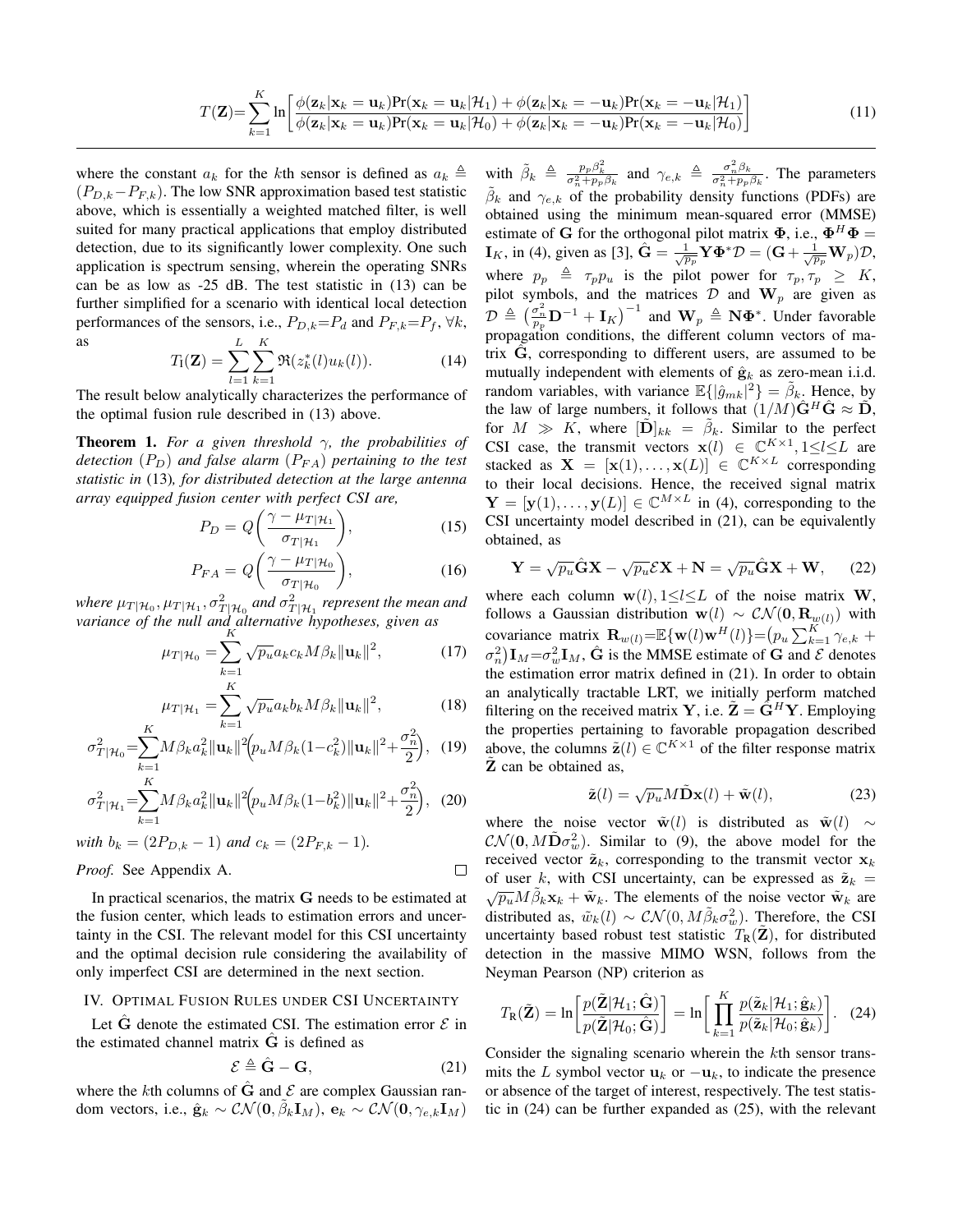$$
T_{\mathbf{R}}(\tilde{\mathbf{Z}}) = \sum_{k=1}^{K} \ln \left[ \frac{\phi(\tilde{\mathbf{z}}_k | \mathbf{x}_k = \mathbf{u}_k; \hat{\mathbf{g}}_k) \Pr(\mathbf{x}_k = \mathbf{u}_k | \mathcal{H}_1) + \phi(\tilde{\mathbf{z}}_k | \mathbf{x}_k = -\mathbf{u}_k; \hat{\mathbf{g}}_k) \Pr(\mathbf{x}_k = -\mathbf{u}_k | \mathcal{H}_1)}{\phi(\tilde{\mathbf{z}}_k | \mathbf{x}_k = \mathbf{u}_k; \hat{\mathbf{g}}_k) \Pr(\mathbf{x}_k = \mathbf{u}_k | \mathcal{H}_0) + \phi(\tilde{\mathbf{z}}_k | \mathbf{x}_k = -\mathbf{u}_k; \hat{\mathbf{g}}_k) \Pr(\mathbf{x}_k = -\mathbf{u}_k | \mathcal{H}_0)} \right]
$$
(25)



Fig. 1. Receiver operating characteristic (ROC) plot for comparing (a) Max-Log and MMRC in [10], MRC with the proposed robust detector (27) for  $M = 50$  antennas,  $K = 10$  sensors,  $L \in \{1, 2\}$  and at SNR  $p_u = -18$  dB. (b) proposed robust test in (27) with  $M \in \{20, 50\}$  antennas,  $K = 10$  sensors,  $L \in \{1, 2, 3, 4\}$  and at SNR  $p_u = -18$  dB. (c) theoretical and simulation performance of the detectors under perfect CSI in (13) and imperfect CSI in (27) with  $K = 10$  sensors,  $L \in \{1, 2\}$  and SNR  $p_u = -20$  dB.

distributions determined as  $\phi(\tilde{\mathbf{z}}_k|\mathbf{x}_k = \mathbf{u}_k; \hat{\mathbf{g}}_k) \sim \mathcal{CN}(\sqrt{p_u}M)$  $\tilde{\beta}_k \mathbf{u}_k, M \tilde{\beta}_k \sigma_w^2 \mathbf{I}_L$ ,  $\phi(\tilde{\mathbf{z}}_k | \mathbf{x}_k = \mathbf{u}_k; \hat{\mathbf{g}}_k) \sim \mathcal{CN}(-\sqrt{p_u}M\tilde{\beta}_k)$  $\mathbf{u}_k$ ,  $M\tilde{\beta}_k \sigma_w^2 \mathbf{I}_L$ ). Substituting the corresponding PDFs in (25) leads to the simplified test statistic below for this scenario

$$
T_{\rm R}(\tilde{\mathbf{Z}}) = \sum_{k=1}^{K} \ln \left[ \frac{P_{D,k} + (1 - P_{D,k}) \exp\left(\frac{-4\sqrt{p_u}}{\sigma_w^2} \Re(\tilde{\mathbf{z}}_k^H \mathbf{u}_k)\right)}{P_{F,k} + (1 - P_{F,k}) \exp\left(\frac{-4\sqrt{p_u}}{\sigma_w^2} \Re(\tilde{\mathbf{z}}_k^H \mathbf{u}_k)\right)} \right]. (26)
$$

Employing the low SNR approximation described in section III, the robust test for distributed detection reduces to

$$
T_{\mathbf{R}}(\tilde{\mathbf{Z}}) = \sum_{k=1}^{K} a_k \Re(\tilde{\mathbf{z}}_k^H \mathbf{u}_k).
$$
 (27)

Finally, for the scenario with identical local sensor performance metrics, i.e.,  $P_{D,k} = P_d$  and  $P_{F,k} = P_f$ , the test statistic above further simplifies as  $T_{R-1}(\tilde{Z}) = \sum_{l=1}^{L} \sum_{k=1}^{K} \Re(\tilde{z}_k^*(l) u_k(l))$ . Result below characterizes the detection performance for the test derived above in (27).

Theorem 2. *The performance of the robust detector in* (27) *can be characterized in terms of the probabilities of detection*  $(P_D)$  *and false alarm*  $(P_{FA})$ *, for a given threshold*  $\gamma$ *, as* 

$$
P_D = Q\left(\frac{\gamma - \mu_{T_R|\mathcal{H}_1}}{\sigma_{T_R|\mathcal{H}_1}}\right),\tag{28}
$$

$$
P_{FA} = Q\left(\frac{\gamma - \mu_{T_R|\mathcal{H}_0}}{\sigma_{T_R|\mathcal{H}_0}}\right),\tag{29}
$$

*where*  $\mu_{T_R|\mathcal{H}_0}, \mu_{T_R|\mathcal{H}_1}, \sigma^2_{T_R|\mathcal{H}_0}$  and  $\sigma^2_{T_R|\mathcal{H}_1}$  represent the mean *and variance of the test statistic under the null and alternative hypotheses, given as*

$$
\mu_{T_k|\mathcal{H}_0} = \sum_{k=1}^K \sqrt{p_u} a_k c_k M \tilde{\beta}_k ||\mathbf{u}_k||^2, \tag{30}
$$

$$
\mu_{T_k|\mathcal{H}_1} = \sum_{k=1}^K \sqrt{p_u} a_k b_k M \tilde{\beta}_k ||\mathbf{u}_k||^2, \tag{31}
$$

$$
\sigma_{T_k|\mathcal{H}_0}^2 = \sum_{k=1}^K M \tilde{\beta}_k a_k^2 \|\mathbf{u}_k\|^2 \Big( p_u M \tilde{\beta}_k (1 - c_k^2) \|\mathbf{u}_k\|^2 + \frac{\sigma_w^2}{2} \Big),
$$
  

$$
\sigma_{T_k|\mathcal{H}_1}^2 = \sum_{k=1}^K M \tilde{\beta}_k a_k^2 \|\mathbf{u}_k\|^2 \Big( p_u M \tilde{\beta}_k (1 - b_k^2) \|\mathbf{u}_k\|^2 + \frac{\sigma_w^2}{2} \Big),
$$
  
with  $b_k = (2P_{D,k} - 1)$  and  $c_k = (2P_{F,k} - 1)$ .

*Proof.* Follows along the lines similar to the proof of Theorem  $\Box$ 1 given in Appendix A.

# V. SIMULATION RESULTS

This section presents simulation results to demonstrate the performance of the proposed detectors (13) and (27) and also compare their performance against the Max-Log, MMRC techniques proposed in [10] and the standard maximal ratio combiner (MRC) for the massive MIMO WSN in the existing literature. The composite transmit matrix  $[X]_{K \times L}$ corresponding to the local decisions of the *K* users is set as  $X \in \{+U, -U\}$ . The sensors in the WSN are considered to be placed uniformly around the fusion center in an annular region with minimum and maximum radii  $r_c = 100$  m and  $r_m = 1000$  m, respectively. The large-scale fading is modeled as  $\beta_k = v_k/(r_k/r_c)^2$  similar to [3], where  $v_k$  follows a lognormal distribution, i.e.,  $10\log_{10}v_k \sim \mathcal{N}(\mu_v, \sigma_v^2)$ , where  $r_k$ denotes the distance between the *k*th sensor and the fusion center. The parameters  $\mu_v = 4$  dB and standard deviation  $\sigma_v = 2$  dB [10]. A total of  $K = 10$  sensors are deployed with each having local probabilities of detection *PD,k* and false alarm  $P_{F,k}$  evenly spaced in the intervals [0.95, 0.55] and [0.01, 0.1], respectively. We assume that  $\tau_p = K$  symbols, i.e., number of sensors, are used for channel estimation, since this is the minimum required [3].

Fig. 1a plots the probability of detection  $(P_D)$  versus the probability of false alarm  $(P_{FA})$  of the proposed scheme for  $L \in \{1, 2\}$ . It can be observed that the proposed schemes